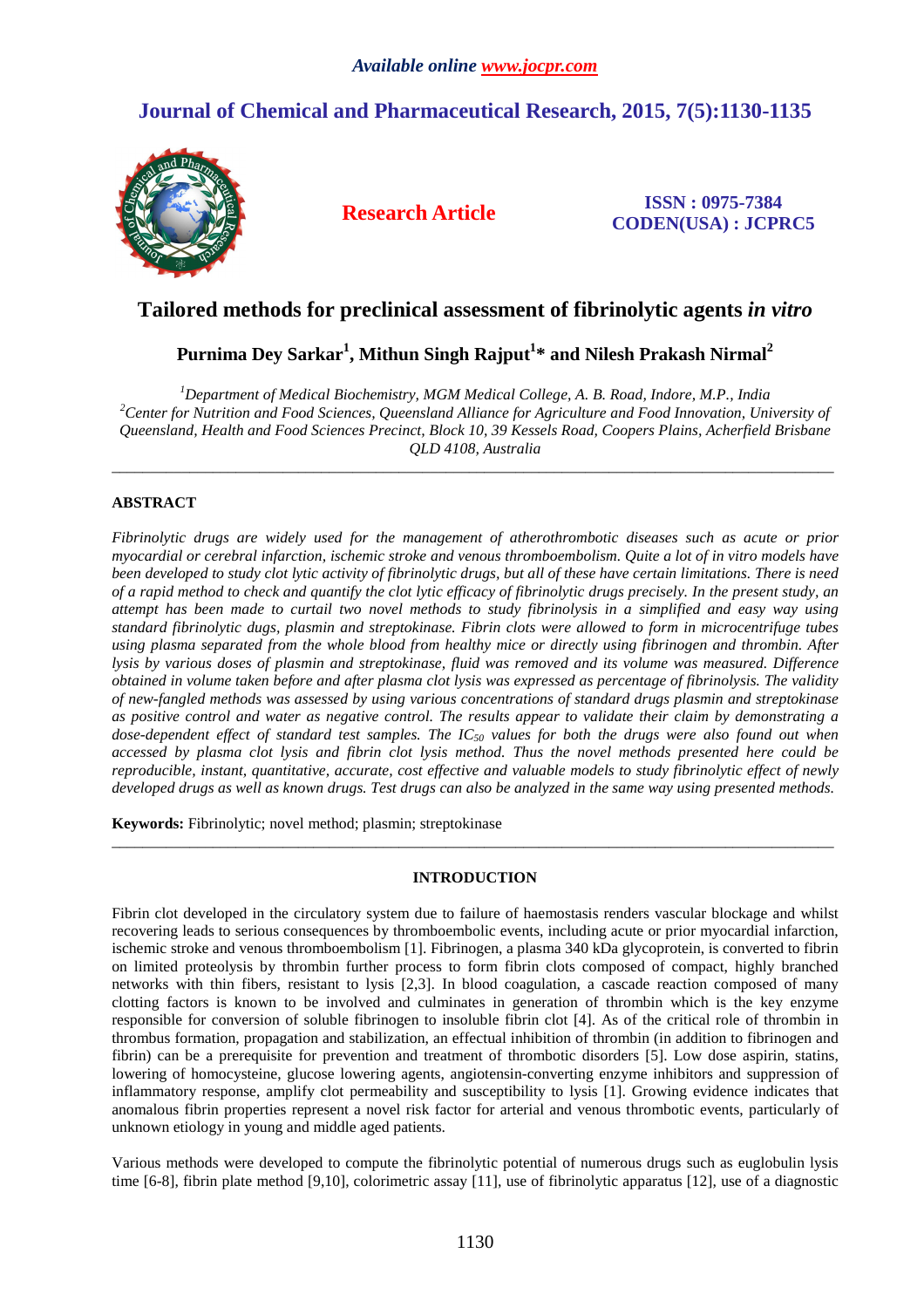reagent for the detection of the activity of a fibrinolytic enzyme [13] etc. Various models have been reported which either uses complicated mathematical or computing skills, but all these methods are difficult, costly and not reasonably priced for research in small institutes, some of the methods like fibrin plate method is semi quantitative and less up to the mark [14]. The above mentioned problems demand necessitate of simple and cost effective plasma clot lytic method for measurement of fibrinolytic potential of various agents. In the present study an attempt has been made to amend *in vitro* fibrin clot lytic methods using known fibrinolytic drugs, streptokinase and plasmin.

*\_\_\_\_\_\_\_\_\_\_\_\_\_\_\_\_\_\_\_\_\_\_\_\_\_\_\_\_\_\_\_\_\_\_\_\_\_\_\_\_\_\_\_\_\_\_\_\_\_\_\_\_\_\_\_\_\_\_\_\_\_\_\_\_\_\_\_\_\_\_\_\_\_\_\_\_\_\_*

### **EXPERIMENTAL SECTION**

### **Chemicals**

Plasmin from human plasma (2 units/mg protein) was purchased from Sigma-Aldrich Chemicals Pvt. Ltd., Bangalore India. A stock solution of 0.06 mg/ml of plasmin in distilled water was prepared. Stock solution undiluted, 1:2, 1:4 and 1:8 diluted by distilled water (100 ul each) were used for *in vitro* fibrinolysis studies. Lyophilized streptokinase vial of 15,00,000 IU (Bharat Biotech, Hyderabad, India) was purchased from local pharmacy, Indore, India. To the vial, 5 ml distilled water was added and mixed properly. This suspension (3,00,000 IU/ml) was used as a stock from which undiluted,  $1:2$ ,  $1:4$  and  $1:8$  diluted by distilled water (100  $\mu$ l each) were used for further study. All other chemicals and reagents used were of analytical grade. (The amount of plasmin is expressed in µg/mg protein while streptokinase in IU).

#### **Animals**

Swiss albino mice (18-30 g) of either sex were used. Animals were placed randomly in polypropylene cages under standard conditions of humidity (55  $\pm$  5%), temperature (25  $\pm$  2 °C) and 12h/12h, light/dark cycles and free access to standard pellet diet (Hindustan Lever Ltd., Mumbai, India) and filtered water *ad libitum*. Experiments were conducted in accordance with the internationally accepted principles for laboratory animal use and care as per the US guidelines (NIH publication #85–23, revised in 1985). Experiments were conducted after obtaining the approval from the Institutional Animal Ethics Committee constituted as the Committee for the Purpose of Control and Supervision of Experiments on Animals.

#### **Plasma clot lysis method**

In the first method, blood was collected from the hearts of normal mice  $(n = 6)$  and mixed immediately with 3.8% tri-sodium citrate in volume ratio of 9:1. Then the mixture was centrifuged at  $2500 \times g$  for 15 min to obtain plasma [15]. Four hundred microliter of citrated plasma was added to nine different sterile microcentrifuge tubes followed by addition of 100  $\mu$ l 0.2 mol/l CaCl<sub>2</sub> and allowed to stand until a firm clot was obtained. The microcentrifuge tubes, than allowed to incubate at 37 °C for 30 min to ensure the formation of fibrin clot. Each microcentrifuge tube containing plasma clot was properly labeled and 100 ul of streptokinase from stock solution along with different dilutions in sterile distilled water (1:2, 1:4 and 1:8) were added to four different tubes. One hundred microlitre of plasmin from stock solution along with dilutions in sterile distilled water (1:2, 1:4 and 1:8) were added to four another tubes. Distilled water (100 µl) was also added to one of the tubes containing clot and this serves as a negative fibrinolytic control. All the tubes were then incubated at 37 °C for 90 min and observed for clot lysis. After incubation, fluid obtained was removed and the volume of fluid was measured to observe the difference in volume after clot disruption. Difference obtained in volume taken before and after plasma clot lysis was expressed as percentage of fibrinolysis. The test was repeated six times with all the doses of different fibrinolytic drugs (plasmin and streptokinase) and distilled water in different blood samples.

### **Fibrin clot lysis method**

In the second method, to prepare a fibrin clot 400  $\mu$  of 2 mg/ml fibrinogen prepared in tris buffer (pH 7.4) was added separately in nine different sterile microcentrifuge tubes. The solution was immediately mixed with 12 µl of (34 units/ml, 0.4 units) of plasminogen and 12  $\mu$ l of (67 units/ml, 0.8 units) of thrombin, each prepared in tris buffer (pH 7.4). The microcentrifuge tubes, than allowed to incubate at 37  $\degree$ C for 30 min to ensure the formation of fibrin clot [16]. Each microcentrifuge tube containing fibrin clot was properly labeled and 100 µl of streptokinase from stock solution along with different dilutions in sterile distilled water (1:2, 1:4 and 1:8) were added to four different tubes. One hundred microlitre of plasmin from stock solution along with different dilutions in sterile distilled water  $(1:2, 1:4 \text{ and } 1:8)$  were added to four another tubes. Distilled water  $(100 \text{ µ})$  was also added to one of the tubes containing clot and this serves as a negative fibrinolytic control. All the tubes were then incubated at  $37 \degree C$  for  $3 \text{ h}$ and observed for clot lysis. After incubation, fluid obtained was removed and the volume of fluid was measured to observe the difference in volume after clot disruption. Difference obtained in volume taken before and after plasma clot lysis was expressed as percentage of fibrinolysis. The test was repeated six times with all the doses of different fibrinolytic drugs (plasmin and streptokinase) and distilled water.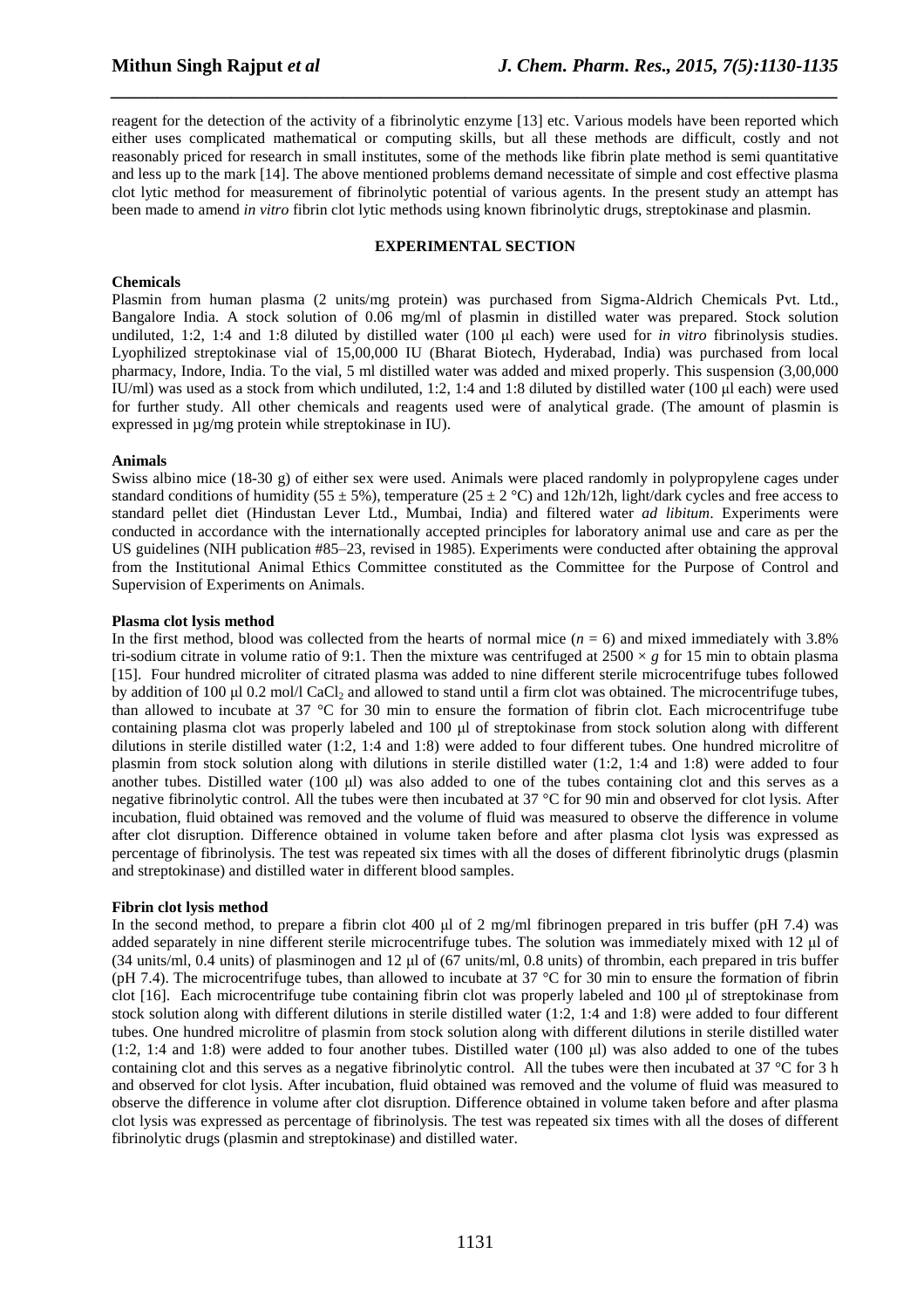#### **Statistical analysis**

Data was expressed as the mean  $\pm$  S.E.M. and statistical analysis was carried out employing one way analysis of variance (ANOVA) followed by Dunnett's multiple comparisons test at a *p*<0.05 significance level using GraphPad Instat (Version 3.00 for Windows 95; GraphPad Software, San Diego, California, USA).

*\_\_\_\_\_\_\_\_\_\_\_\_\_\_\_\_\_\_\_\_\_\_\_\_\_\_\_\_\_\_\_\_\_\_\_\_\_\_\_\_\_\_\_\_\_\_\_\_\_\_\_\_\_\_\_\_\_\_\_\_\_\_\_\_\_\_\_\_\_\_\_\_\_\_\_\_\_\_*

#### **RESULTS AND DISCUSSION**

In plasma clot lysis method (first method), plasma clots when treated by different doses of streptokinase (3750, 7500, 15000 and 30000 IU) showed  $22.92 \pm 0.56$ ,  $42.38 \pm 0.73$ ,  $79.47 \pm 0.97$  and  $81.25 \pm 1.06\%$  clot lysis respectively. Plasma clots when treated by different doses of plasmin (0.75, 1.50, 3.00 and 6.00 µg) showed 28.55  $\pm$ 0.23, 55.13  $\pm$  0.59, 91.97  $\pm$  0.65 and 94.36  $\pm$  0.81% clot lysis respectively. Clots when treated with same concentrations of sterile distilled water (negative control) showed only negligible clot lysis (3.09  $\pm$  0.28%). The mean difference in clot lysis percentage between each dose of fibrinolytic agents and water (control) was significant  $(p<0.01)$  (Table 1). The log dose-response curve represents that streptokinase exhibit an IC<sub>50</sub> value of 8710 IU (antilog 3.94, as calculated from Figure 1) and plasmin exhibit an  $IC_{50}$  value of 1.22 µg (antilog 0.086, as calculated from Figure 1).

**Table 1: Plasma clot lysis of blood samples of normal mice by different concentrations of fibrinolytic agents** 

| <b>Treatment</b> | Dose $(100 \mu l)$ | <b>Percent fibrinolysis</b>   |
|------------------|--------------------|-------------------------------|
| Control (DW)     |                    | $3.09 \pm 0.28$               |
| Streptokinase    | 3,750 IU           | $22.92 \pm 0.56^*$            |
|                  | 7,500 IU           | $42.38 + 0.73^*$              |
|                  | 15,000 IU          | $79.47 \pm 0.97^*$            |
|                  | 30,000 IU          | $81.25 \pm 1.06^*$            |
| Plasmin          | $0.75 \mu$ g       | $28.55 \pm 0.23$ <sup>*</sup> |
|                  | $1.50 \mu g$       | $55.13 \pm 0.59^*$            |
|                  | $3.00 \mu g$       | $91.97 \pm 0.65$ <sup>*</sup> |
|                  | $6.00 \mu$ g       | $94.36 \pm 0.81^*$            |

*Results are expressed as Mean ± S.E.M.; n = 6 in each group comparison made with control group. Data was analyzed by one way ANOVA followed by Dunnett's test. Significance: \* p< 0.01 when compared with control. DW: distilled water* 



**Fig. 1: Dose dependent effects and IC50 values of streptokinase and plasmin accessed by plasma clot lysis method**  *Results are expressed as Mean ± S.E.M.; n = 6 in each group comparison made with control group. Data was analyzed by one way ANOVA followed by Dunnett's test.* 

In fibrin clot lysis method (second method) fibrin clots when treated by different doses of streptokinase (3750, 7500, 15000 and 30000 IU) showed 19.97  $\pm$  0.35, 43.46  $\pm$  0.63, 82.87  $\pm$  1.02 and 85.42  $\pm$  0.94% clot lysis respectively. Fibrin clots when treated by different doses of plasmin (0.75, 1.50, 3.00 and 6.00 µg) showed 23.45  $\pm$  0.19, 58.13  $\pm$ 0.36,  $92.82 \pm 0.54$  and  $95.19 \pm 1.37\%$  clot lysis respectively. Clots when treated with same concentrations of sterile distilled water (negative control) showed only negligible clot lysis ( $2.82 \pm 0.31\%$ ). The mean difference in clot lysis percentage between each dose of fibrinolytic agents and water (control) was significant (*p*<0.01) (Figure 2). The log dose-response curve represents that streptokinase exhibit an  $IC_{50}$  value of 8318 IU (antilog 3.92, as calculated from Figure 3) and plasmin exhibit an IC<sub>50</sub> value of 1.25  $\mu$ g (antilog 0.1, as calculated from Figure 3).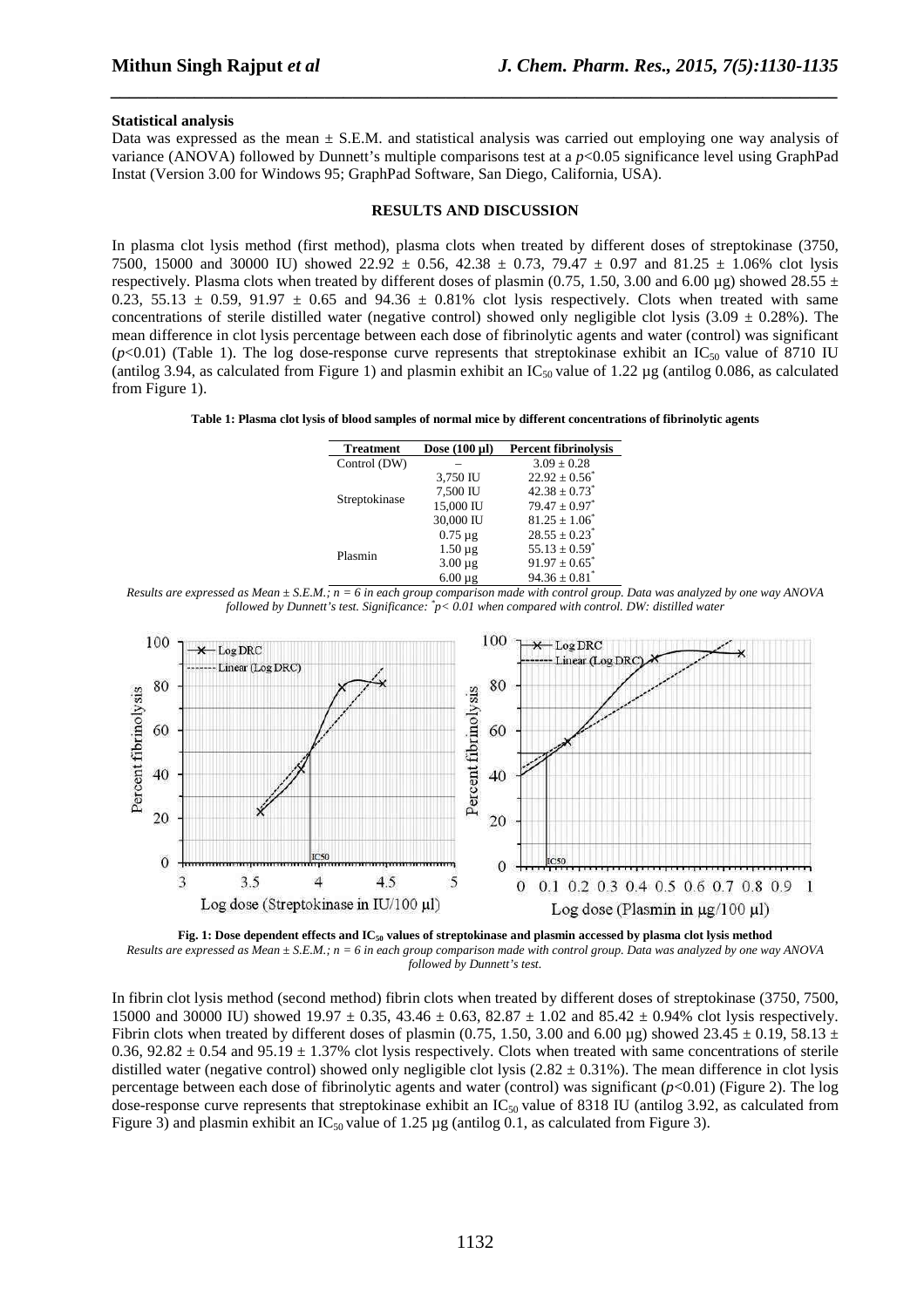

*\_\_\_\_\_\_\_\_\_\_\_\_\_\_\_\_\_\_\_\_\_\_\_\_\_\_\_\_\_\_\_\_\_\_\_\_\_\_\_\_\_\_\_\_\_\_\_\_\_\_\_\_\_\_\_\_\_\_\_\_\_\_\_\_\_\_\_\_\_\_\_\_\_\_\_\_\_\_*

Dose  $(100 \mu l)$ 

**Fig. 2: Fibrin clot lysis by different concentrations of fibrinolytic agents**  *Results are expressed as Mean ± S.E.M.; n = 6 in each group comparison made with control group. Data was analyzed by one way ANOVA followed by Dunnett's test. Significance: \* p<0.01 when compared with control. DW: distilled water.* 



**Fig. 3: Dose dependent effects and IC50 values of streptokinase and plasmin accessed by fibrin clot lysis method**  *Results are expressed as Mean ± S.E.M.; n = 6 in each group comparison made with control group. Data was analyzed by one way ANOVA followed by Dunnett's test.* 

This study shows *in vitro* dissolution of fibrin clots by plasmin and streptokinase, assayed by two different *in vitro*  clot lysis methods amended in our laboratory. Most of the *in vitro* methods that were conventionally or currently applied to study fibrinolysis have certain limitations. Some involve complex computation and mathematical skills that too give only theoretical prediction of the outcome and most are expensive to be performed in a laboratory. In context with the current scenario we thought of developing fibrinolysis methods that would be simple and easy to perform in laboratory. Keeping this idea in the prime focus, volume of the plasma clot before lysis and after lysis was considered as appropriate determinant of calculating clot lysis percentage. In other methods, there are different parameters to analyze the extent of clot lysis. For example, turbidity determination using microtiter plate reader in euglobulin lysis test [6-8], fibrin plate method requires 18 h incubation of test drug for measurement of diameter of clear zone [9,10], quantitative measurement of plasma clot lysis by assay of Coomassie brilliant blue R-250 dye released from the clot in colorimetric assay[11], use of sophisticated fibrinolytic apparatus [12], use of a diagnostic reagent for the detection of the activity of a fibrinolytic enzyme [13], study of fibrinolytic activity by circulating fibrinolytic enzymes and monitoring the effect by calculating shear rate [17,18] etc. All these methods are sophisticated whereas, our methods are simple, cost effective and easy to perform and one can even visually observe the lysis of clots.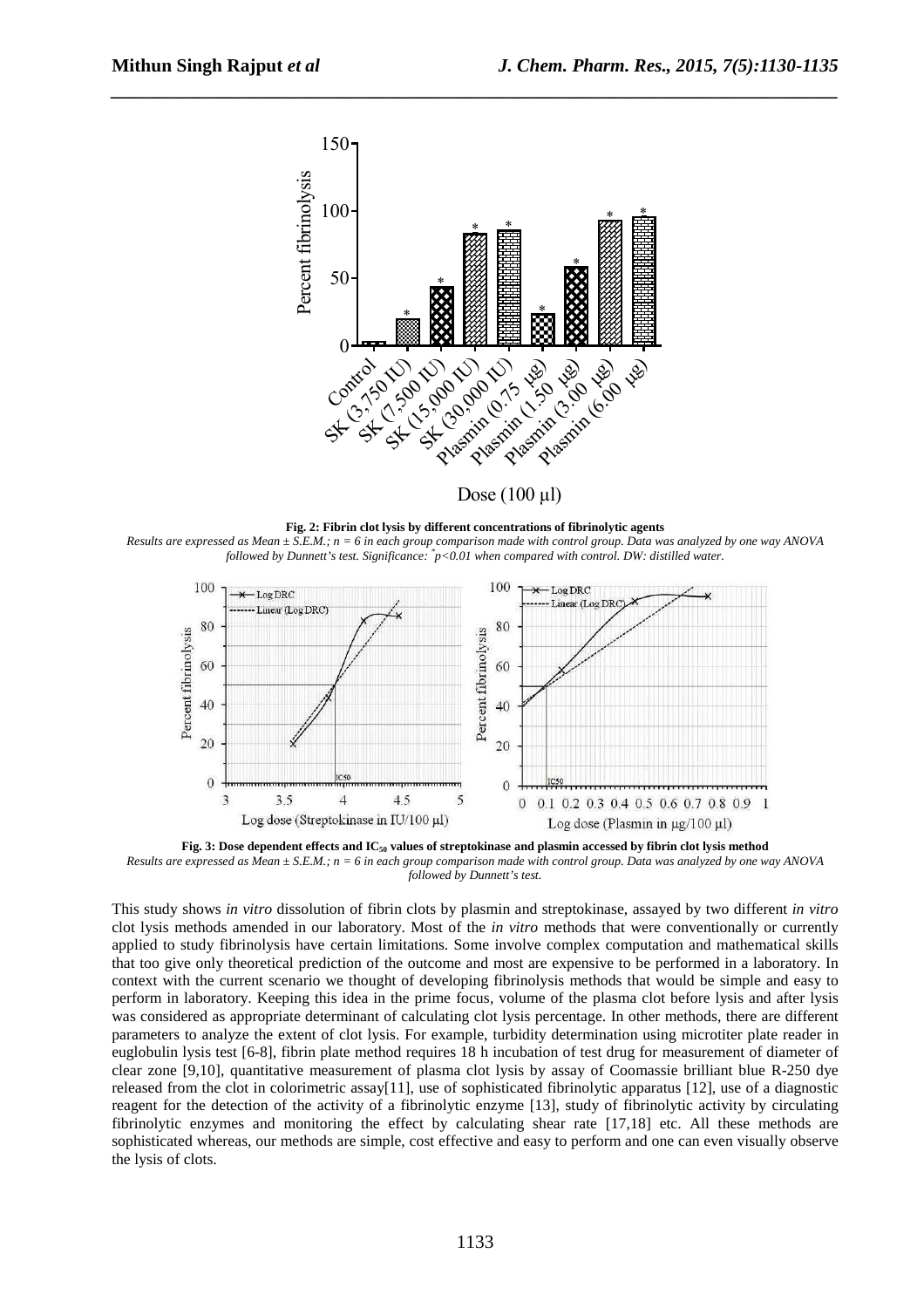Streptokinase does not have a direct fibrinolytic activity and the therapeutic action is *via* the activation of blood plasminogen to the clot dissolving plasmin. Plasmin is a direct acting thrombolytic agent with a striking hemostatic safety advantage over other thrombolytic agents (plasminogen activators, streptokinase, urokinase) in animal models of thrombolysis and bleeding. In contradistinction to other thrombolytic agents, which threat bleeding at any effective thrombolytic dose, plasmin is tolerated devoid of bleeding at numerous fold higher amounts than those needed for thrombolysis. Plasmin has been safe in a current trial in patients with peripheral arterial or graft occlusion and efforts are now directed toward therapy of stroke caused by cerebral artery occlusion [19]. Owing to the above mentioned settlements plasmin has been considered in our study along with streptokinase which has been widely used as positive control. Doses for streptokinase has been adapted based on previous clot lysis studies using different models and the results of our study also found to be consisted with previous cram [20-22]. Nevertheless, the results of prior studies provide guidance for selecting appropriate initial dosages of plasmin for determination of *in vitro* fibrin clot lysis in our study. The starting dose of plasmin could be easily calculated based on relative body weight and thrombus histology [19].

*\_\_\_\_\_\_\_\_\_\_\_\_\_\_\_\_\_\_\_\_\_\_\_\_\_\_\_\_\_\_\_\_\_\_\_\_\_\_\_\_\_\_\_\_\_\_\_\_\_\_\_\_\_\_\_\_\_\_\_\_\_\_\_\_\_\_\_\_\_\_\_\_\_\_\_\_\_\_*

Since the pathological thrombus formation in the circulatory blood vessel is known to be provoked by imbalance between the hemostatic pathway and the thrombolytic pathway, the ideal antithrombotic agents need to have not only anticoagulant activity but also fibrinolytic activity. If an agent exert only the anticoagulant activity that can interfere with thrombus formation, their efficacy would have a limitation in treatment of thrombotic diseases due to the absence of fibrinolytic activity [23]. The first method discussed above has been tailored out from the formerly accomplished study by Prasad *et al.* (2007) [20]. This curtailed method has been evolved to demonstrate the efficacy of fibrin specific agents which was the limitation of the previously published study implicating the whole blood clot. The drugs used to target whole blood clot have limited fibrin specificity [24]. The fibrin clot lacks blood cells which makes it more specific as a target for fibrinolytic agents.

The fibrin plate has been described as semi-quantitative, complicated, unreliable and difficult to use and since its introduction in 1952 by Astrup and Miillertz many modifications have been proposed in an attempt to improve the method time to time [16]. In view of these criticisms, the alternate study was carried out in order to evaluate the original method and some of the subsequent modifications. Difference obtained in volume taken before and after plasma clot lysis has been expressed as percentage of fibrinolysis in alternate studies.

The validity of new-fangled methods was assessed by using various concentrations of standard drugs plasmin and streptokinase as positive control and water as negative control. The results appear to validate their claim by demonstrating a dose-dependent effect of standard test samples.

### **CONCLUSION**

To check the efficacy of fibrinolytic agents one can compare the data with positive and negative control. In our study we took known fibrinolytic agents plasmin and streptokinase as positive control and distilled water as a negative control. Test drug can also be analyzed in the same way. Thus the novel methods presented here could be reproducible, instant, quantitative, accurate and cost effective and effective models to study fibrinolytic effect of newly developed drugs as well as known drugs *in vitro*.

#### **REFERENCES**

[1] Rajput MS; Balekar N; Jain DK, *Chinese J. Nat. Med.,* **2014**, 12(8), 599-606.

[2] Wolberg AS, *Haemophilia,* **2010**, 3(1), 7-12.

[3] Undas A; Ariens RAS, *Ather. Thromb. Vasc. Biol.*, **2011**, 31(1), 88-99.

[4] Munster S; Jawerth LM; Fabry B; Weitz BA*. J. Thromb. Hemost.,* **2013**, 11(3), 557-560.

- [5] Lee JC; Ansell JE, *Br. J. Clin. Pharmacol.,* **2011**, 74(4), 581-592.
- [6] Adeayo LO; Adedire AO, *Res. J. Med. Sci.,* **2012**, 6(3), 134-137.

[7] Boudjeltia KZ; Cauchie P; Remacle C; Guillaume M; Brohee D; Hubert JL *et al., BMC Biotechnol.,* **2002**, 2(1), 8-12.

[8] Boberg M; Killander A, *Acta Med. Scand.,* **1983**, 213(4), 309-311.

[9] Astrup T; Mullertz S, *Arch. Biochem. Biophys.,* **1952**, 40(2), 346-351.

[10]Wang MQ; Yang WZ; Wu Q; Gu HC, *Chinese Sci. Bull.,* **2012**, 57(24), 3233-3238.

- [11]Simon J; Mao T; Michelle A; Tucci A, *Ann. Biochem.,* **1991**, 1(1), 6-10.
- [12]Ruegg M; Jossi H; Jaques R, *Cell Mol. Life Sci.,* **1972**, 28(1), 117-119.

[13]Selmer J; Tromholt N, Method for the detection of fibrinolytic activity. United States Patent no. 5165912,

24/11/1992. http://www.freepatentsonline.com/5165912.html (accessed on 18<sup>th</sup> July 2014).

[14]Marsh NA; Arocha-Pinango CL, *J. Clin. Pathol.,* **1972**, 25(7), 623-324.